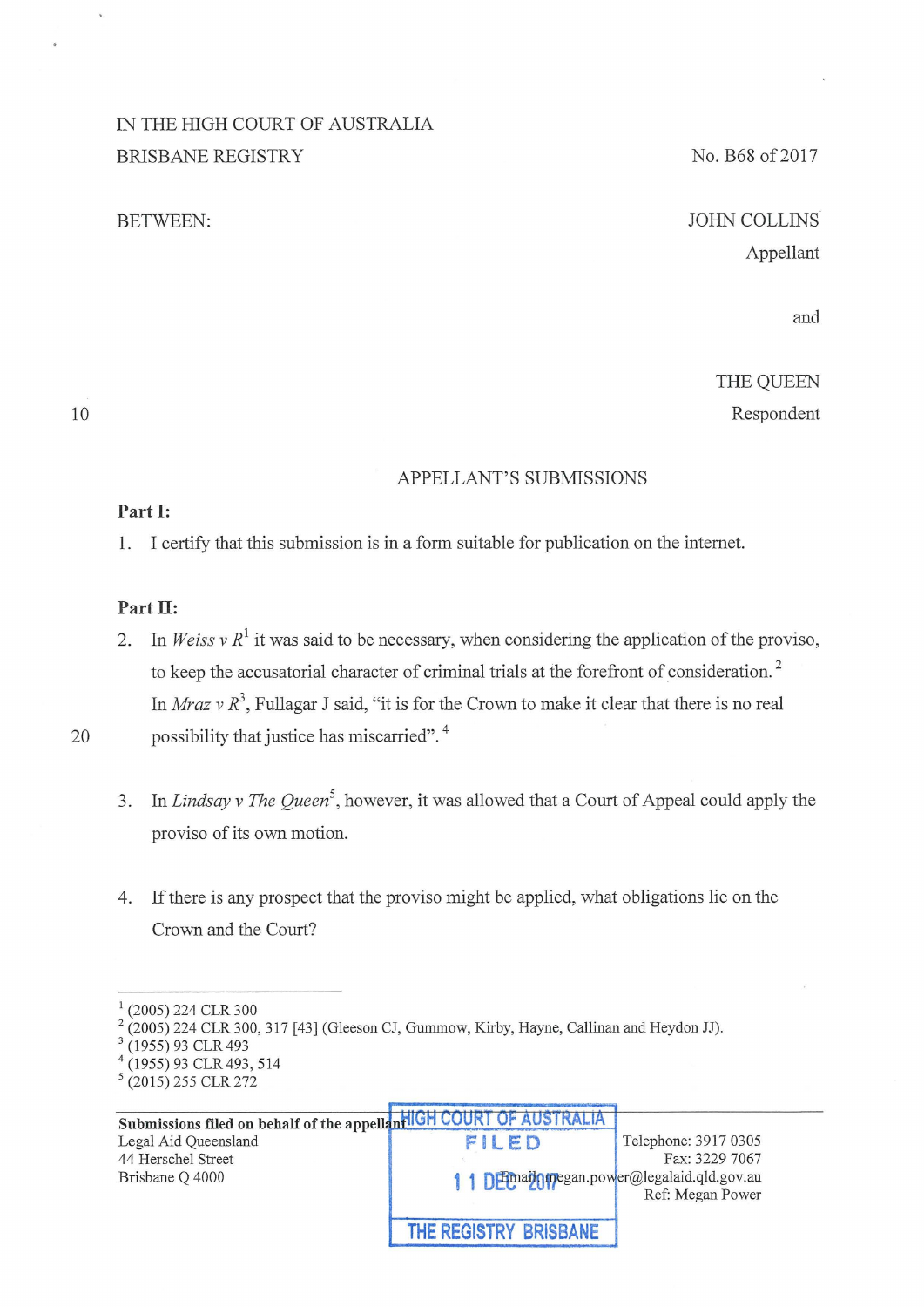5. Specifically, in this case, was it open for the Court of Appeal to override the Crown's disavowal of the proviso, and apply it without warning the appellant that it intended to do so?

## Part **III**:

6. The appellant considers that notice under section 78B of the *Judiciary Act* 1903 is not required.

## 10 **Part** IV:

7. The internet citation of the reasons for judgment of the Court of Appeal is  $R v$  Collins [2017] QCA 113.

## **Part V:**

- 8. After a trial, the appellant was convicted on three counts of sexual assault and one count of rape.
- 9. The evidence is summarised in the Court of Appeal's judgment<sup>6</sup> between paragraphs [8] and [21].

#### 20

- 10. Of particular significance in this appeal, it should be noted that:
	- (a) there was no dispute that the appellant and the complainant had engaged in sexual activity on the appellant's yacht.
	- (b) the only issue in the trial was whether this activity was consensual<sup>7</sup>.
	- (c) the complainant's evidence about lack of consent had to be considered in context. An indeterminate amount of alcohol had been consumed before sexual activity occurred<sup>8</sup>.
	- (d) after the first incident of allegedly non-consensual sexual activity, the complainant did not leave the yacht (which was moored at a marina), but showered, dressed, and went on to have "a couple of drinks" with the appellant $9$ .

 $\binom{6}{7}$  (2017) QCA 113 at [9], including footnote 3.<br>  $\binom{8}{2017}$  QCA 113 at [13].<br>
9 (2017) QCA 113 at [14].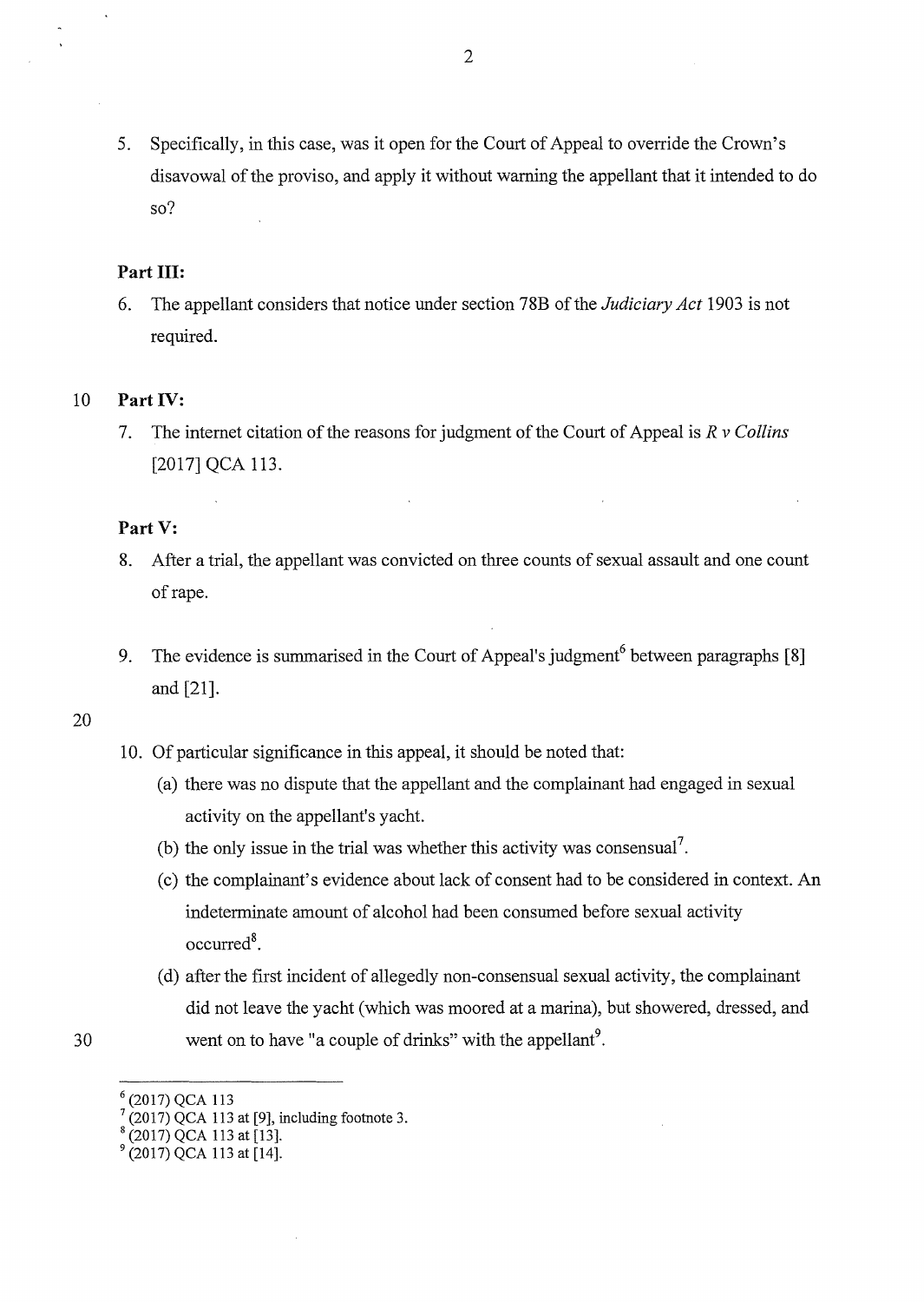- (e) following the further incidents of allegedly non-consensual sexual activity, the complainant spent the night on the yacht $10$ .
- (f) at no stage did the appellant make any attempt to prevent the complainant from leaving, nor did he attempt to procure her silence about any of the activity that had occurred.
- $(g)$  in fact, at the request of the complainant, he went to the train station to collect the complainant's friend, Ms J, with whom she then left the yacht<sup>11</sup>.
- 11. These aspects of the case do not necessarily compel a reasonable doubt about the

10 complainant's assertion that sexual activity occurred without consent. But they support the proposition that consent was a triable issue.

- 12 .. That proposition drew strength from evidence of certain words spoken by the. complainant. This evidence was given by the complainant's mother,  $("Ms M")^{12}$ .
- 13. Specifically, there was evidence that, on the morning after the alleged offences, the complainant said to her mother that she did not remember anything after a certain time, that she did not understand why she did not remember anything, and that she "thought" she had been raped $^{13}$ .

## 20

## **Part** VI:

14. Any fmding about the issue of consent depended entirely on an assessment of the complainant's credibility - there was no other evidence capable of proving this element of the offence<sup>14</sup>. Any assessment of her credibility - and in particular, the credibility of her evidence about lack of consent- could have been affected by Ms M's evidence. It follows that Ms M's evidence could have influenced determination of the issue which was at the root of the proceedings<sup>15</sup>.

<sup>&</sup>lt;sup>10</sup> (2017) QCA 113 at [15].<br><sup>11</sup> (2017) QCA 113 at [16].<br><sup>12</sup> (2017) QCA 113 at [17]-[20].<br><sup>14</sup> see paragraphs 34 to 37 below, which address the relevance of the observation made by the Court of Appeal at [72]. 15 *Wilde v The Queen* (1988) 164 CLR 365 at 372-373, Brennan, Dawson and Toohey JJ.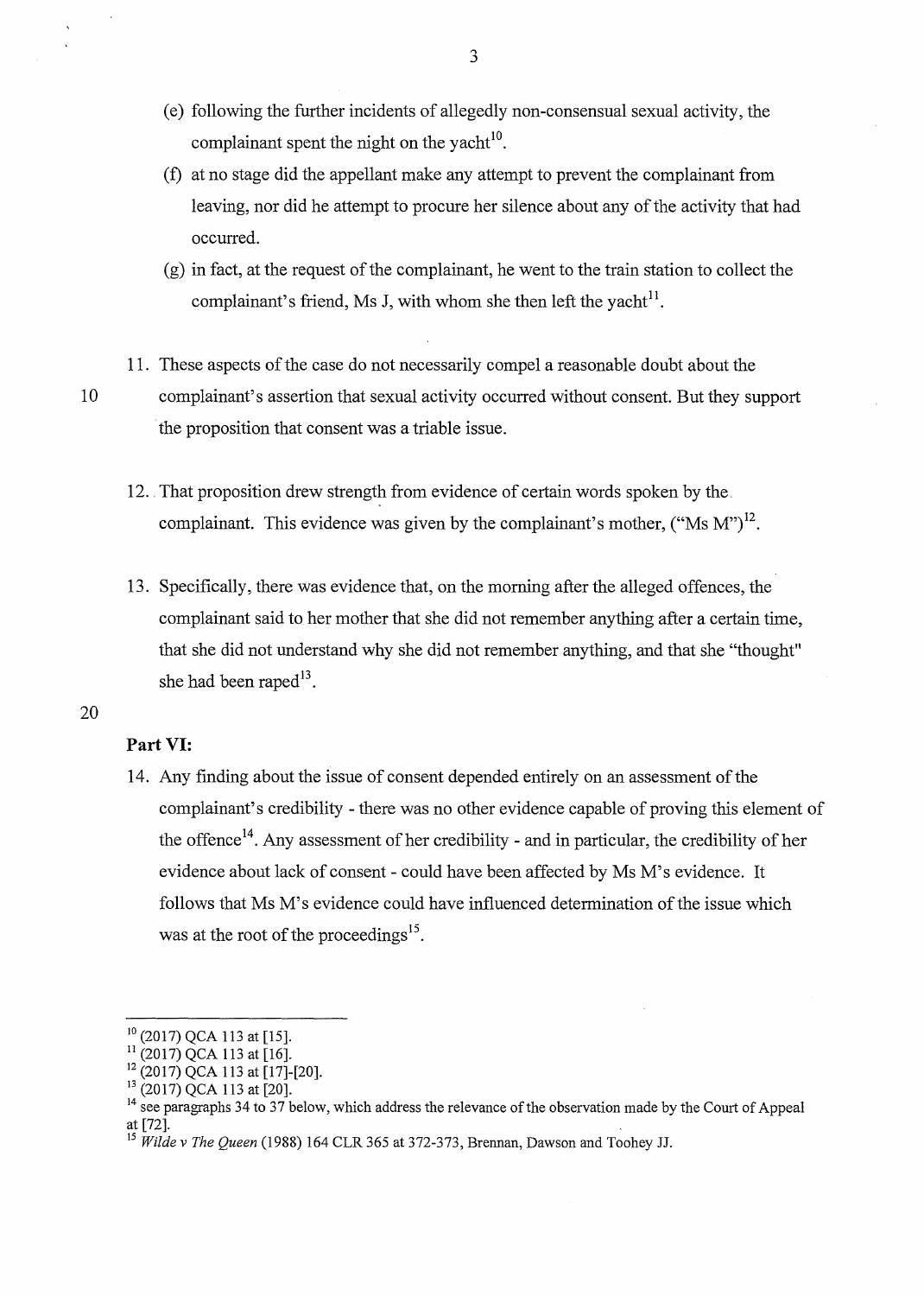- 15. The trial judge, however, prohibited the jury from using Ms M's evidence to assess the complainant's credibility. To the extent that Ms M had given different versions of her conversations with her daughter, he told the jury that these were available only to assess Ms M's credibility.<sup>16</sup>
- 16. The Court of Appeal agreed with the appellant that it was an error for his Honour to issue this instruction,  $^{17}$  that this was a misdirection, and that the features of Ms M's evidence, described at paragraph 13 above, ought to have been available to the jury to use in their assessment of the *complainant's* credibility.
- 17. Having made the argument this evidence should have been so available, the appellant included, in his written submissions to the Court of Appeal, an assertion that it would be inappropriate to apply the proviso. The appellant's submission is, in effect, reproduced at [71] in the Court of Appeal's judgment.
- 18. No mention was made of the proviso, by anyone, during presentation to the Court of Appeal of the appellant's oral argument.
- 19. During presentation of the Crown's oral argument, the following exchange occurred<sup>18</sup>:
- 20

10

BURNS J: The only other question I had was Mr Callaghan has submitted – if his point is good, that it would be in appropriate to apply the proviso - - -

MR CASH: We do not suggest the proviso would be engaged. It would be a ---

BURNS J: Right.

MR CASH: --- misdirection.

 $16$  (2017) QCA 113 at [28]<br><sup>17</sup> The Court's reasons for so holding differed from those suggested to it by the appellant. For the appellant's current purposes, nothing turns on this. The respondent has foreshadowed that a notice of contention may issue, and if necessary the appellant will address submissions in reply to that. At this point, it simply is noted that the proposition that such evidence should not be available to assess a complainant's credibility is one that offends notions of fairness and commonsense.<br><sup>18</sup> Transcript of proceedings, 13 July 2016, T1-11.15 - T1-11.30.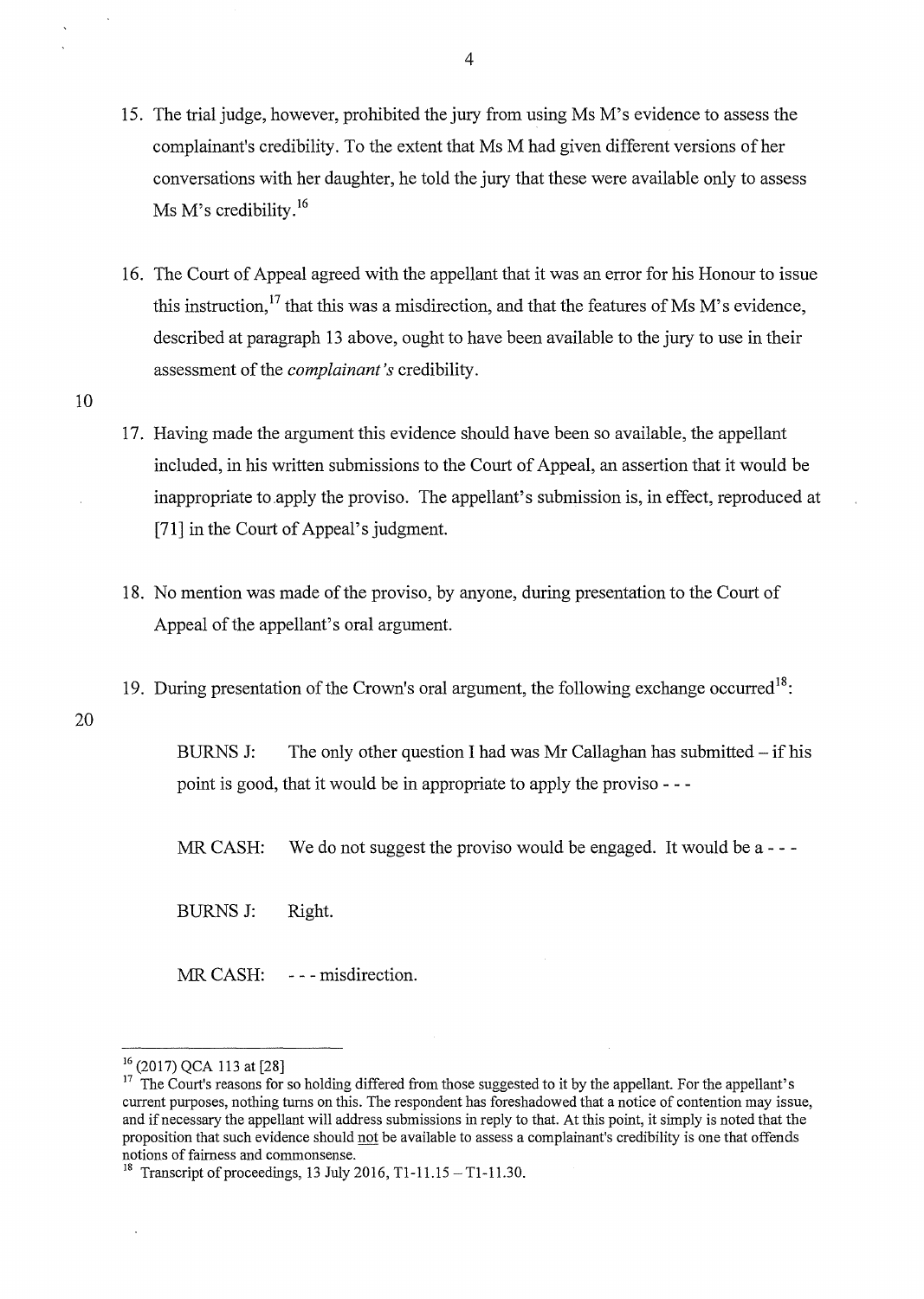BURNS J: Yes.

MR CASH: If his Honour was wrong, it was a misdirection on a matter on which counsel addressed which was of some significance.

BURNS J: Thank you.

20. Further submissions about the application of the proviso were neither heard nor sought by 10 the Court. But the proviso was applied  $19$ .

- 21. In *Lindsay v The Queen* the suggestion that a Court of Appeal should not apply the proviso of its own motion was rejected<sup>20</sup>.
- 22. That much must be accepted. It is, however, respectfully submitted that when there is a prospect of the proviso's application, the effective administration of justice demands, in the first instance, at least some input from the Crown.
- 23. This should not be difficult. Hearings before intermediate Courts of Appeal are preceded 20 by the exchange of written argument. This serves many purposes, one of which is to ensure that parties are in a position to assist the Court by directing it to any part of the record that might be relevant to a particular issue. In a case involving the proviso, this might involve many references to evidence, which when made by one party may prompt the other to refer to other evidence which contradicts or contextualises.
- 24. For such an exercise to be meaningful, it has to be planned. For reasons which derive as much from considerations of efficiency as they do from the adversarial nature of criminal proceedings it will usually be necessary, if the Crown seeks - even potentially - to rely upon the proviso for that fact to be identified. This can and should be done in writing, in 30 advance of hearing the appeal.

<sup>&</sup>lt;sup>19</sup> (2017) QCA 113 at [70]-[73].<br><sup>20</sup> (2015) 255 CLR 272, 288 at [44]-[46]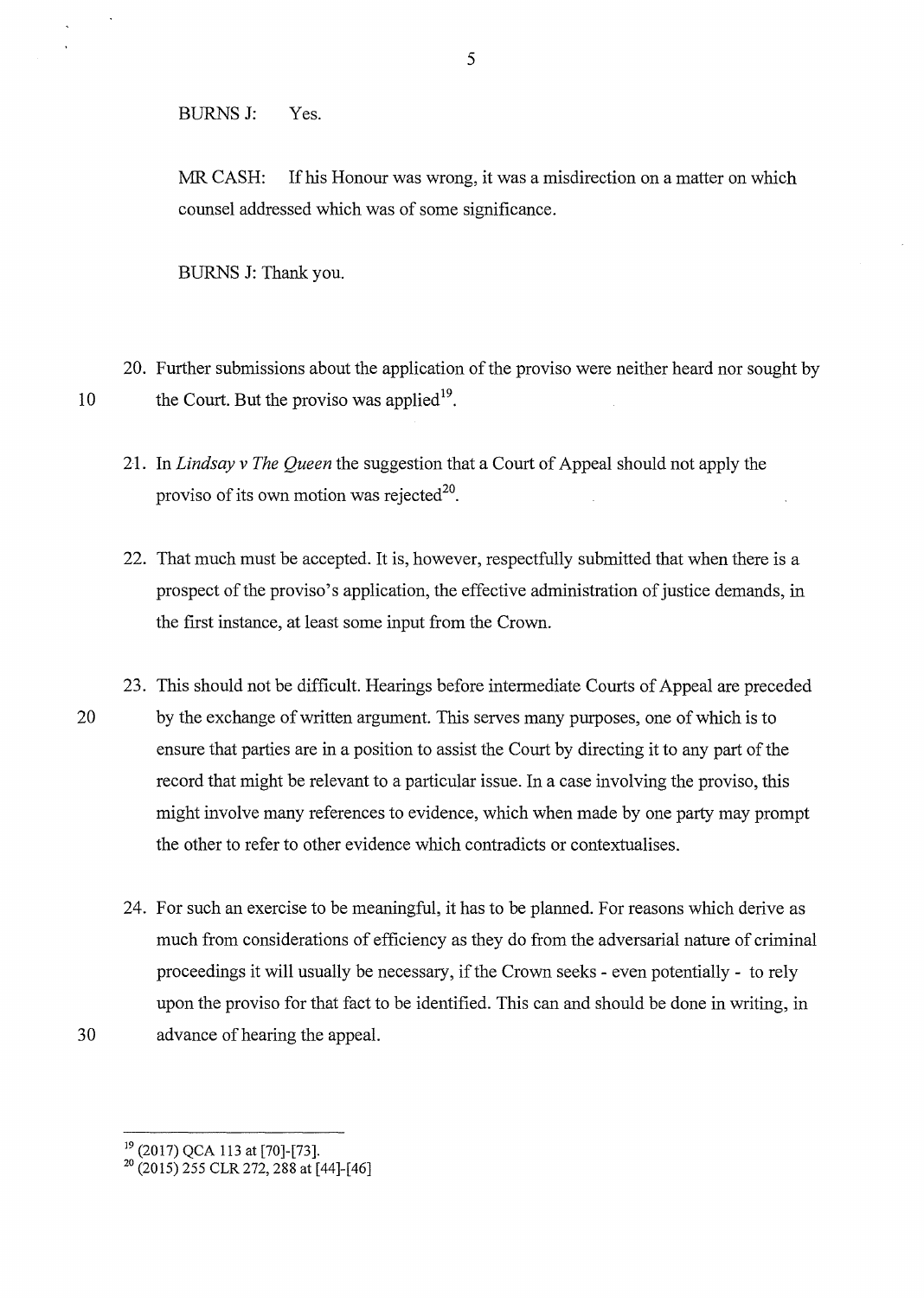- 25. The appellant's case does not, however, depend upon acceptance of that proposition. The problem here went well beyond the fact that Crown did not invoke - and in fact disavowed- the relevance of the proviso. The approach adopted by the Court of Appeal was a stark breach of the requirements of procedural fairness. It would be impermissible in any forum. Once a Court forms a view that the proviso might be engaged, then an appellant must have the right to be heard on the issue.
- 26. Had submissions been invited, there was much to be said.<sup>21</sup>
- 10 27. The sole issue at the trial was consent<sup>22</sup>. In some cases, it may be possible to draw an inference about consent from eyewitness observations or other circumstances, such as injuries. There was no such evidence in this case. Absence of consent had to be proven by direct evidence from the complainant herself, deposing as to her own state of mind. The result of the trial turned on her credibility. This misdirection was a "serious breach of the presuppositions"<sup>23</sup> that had to be met if this trial was to be fair.
	- 28. Further, the jury were in a position to make a meaningful assessment of the complainant's credibility. The Court of Appeal was not.
- 20 29. There are "natural limitations" that may affect the ability of an appellate court, reading the transcript, making such an evaluation.<sup>24</sup> As explained by Isaacs J:

*"The mere words used by the witnesses when they appear in cold type may have a very difforent meaning and effect from that which they have when spoken in the witness box. A look, a gesture, a tone or emphasis, a hesitation or an undue or unusual alacrity in giving evidence, will often lead a Judge to find a signification in words actually used by a witness that cannot be attributed to them as they appear in the mere reproduction in type. And therefore some of the material, and it may be, according to the nature of the particular case, some of the most important material,* 

 $21$  The potential for the Court to be assisted with such submissions is another reason why, in the ordinary course, the Crown ought to identify the potential for argument about the proviso.

<sup>22 (2017)</sup> QCA 113 at [9]<br>
<sup>23</sup> (2005) 224 CLR 300, 317 at [46].<br>
<sup>24</sup> *Fox v Percy* [2003] 214 CLR 118, 125 at [23].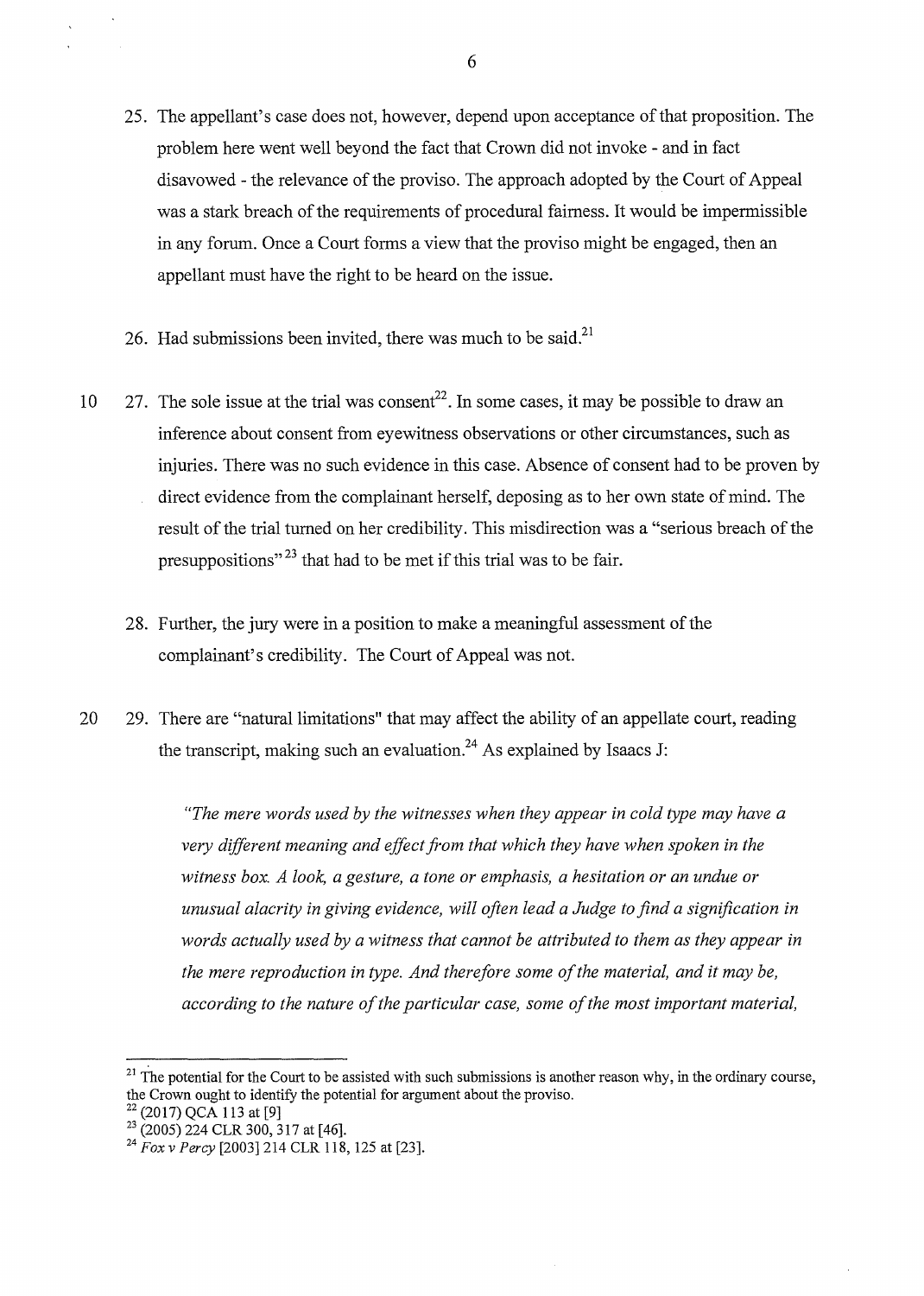*unrecorded material but yet most valuable in helping the Judge very materially in coming to his decision, is utterly beyond the reach of the Court of Appeal.* " 25

- 30. The Court of Appeal had only the "mere reproduction in type" of the complainant's evidence. It could not hope to share the "feeling" of the case<sup>26</sup>. That could, realistically, only be done by seeing the complainant in person and hearing her testimony. The Court of Appeal made passing reference to the concept of "natural limitations"  $27$ , but did not identify what they were and, given the way in which the matter was processed, neither party was given the opportunity to point them out. If assistance had been sought, or if in 10 any event attention had been paid to considerations of the kind explained by Isaacs J, then the impossibility of the proviso's application would have been revealed.
	- 31. That impossibility is made clearer when regard is had to the matters that the Court *did*  identify as being relevant in its application of the proviso. In essence, there were four:
		- (a) that the complainant was "robust and unvarying", and "unmoved"<sup>28</sup>;
		- $(b)$  there was physical evidence not relevant to the issue of consent that supported her story<sup>29</sup>;
		- (c) preliminary complaints were made to witnesses other than the complainant's mother $30$ :
- 20 (d) the appellant's counsel did not, during cross examination, put to the complainant the proposition that she had said to her mother only that she "thought" she had been raped, nor that she had expressed concern about limitations to her memory<sup>31</sup>.

#### **"Robust ... unvarying ... unmoved"**

32. These descriptions of the complainant's evidence were said by the Court of Appeal to support a characterisation of the Crown case as "strong"<sup>32</sup>.

<sup>&</sup>lt;sup>25</sup> Dearman v Dearman [1908] 7 CLR 549, 561.<br>
<sup>26</sup> Fox v Percy [2003] 214 CLR 118, 125 at [23].<br>
<sup>27</sup> (2017) QCA 113 at [72].<br>
<sup>28</sup> (2017) QCA 113 at [18] and [72], respectively.<br>
<sup>29</sup> (2017) QCA 113 at [72].<br>
<sup>30</sup> (2017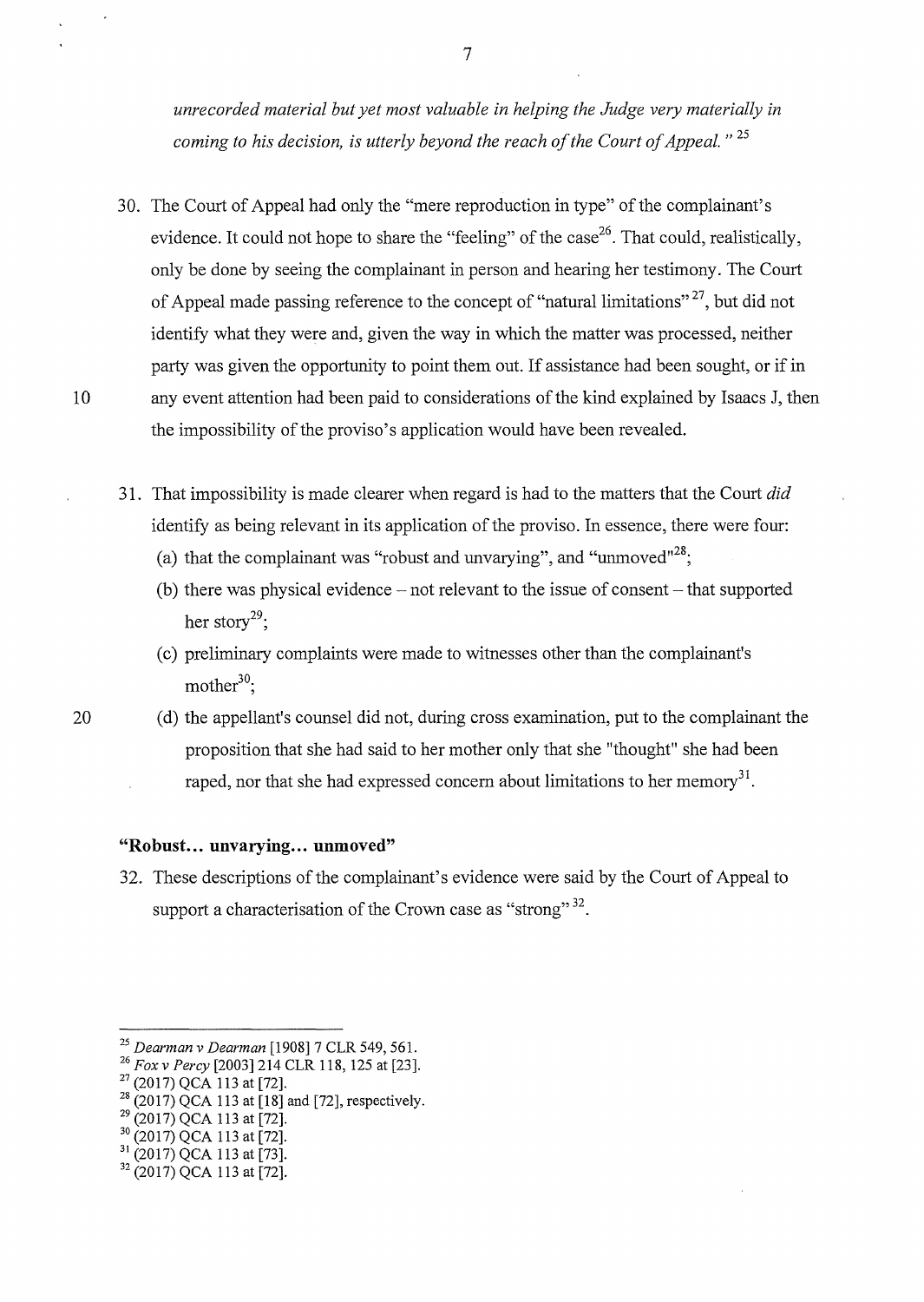33. Discussion under this heading sheds light on the difficulties involved in certifying, on the basis of printed words, anything at all about the strength of a Crown case. That an inspection of a transcript suggests that witnesses were "unmoved" and gave an "unvarying account" means only that they kept saying the same thing. Consistent repetition of an account in an unconvincing monotone might appear identical in print to an account that is delivered in a compelling fashion. It is fallacious to assert that because something is said more than once, in the same terms, that there is an enhanced probability that it is true. Indeed, the possibility that a script might have been committed to memory is a common enough basis on which to attack the credibility of a witness. It is not 10 necessarily suggested that is what happened here - without seeing and hearing the complainant, there is no way of knowing. And without knowing more about the way in which the evidence was given, it is not possible to reach the requisite degree of satisfaction.

#### **"Physical evidence ... supported parts of her account"**

- 34. It was acknowledged by the Court of Appeal that this evidence did not go to "proof or otherwise of the issue of consent"<sup>33</sup>. With that given, its current relevance is difficult to ascertain.
- 20 35. There were, functionally, two elements of the offences about which there had to be satisfaction beyond a reasonable doubt. One was physical – a touching in the case of the assaults, and penetration in the case of rape. The other was mental - an absence of consent. It was simply not open to use proof of one element in order to supply or support proof of the other.
	- 36. If it was, then to take this line of reasoning to its logical conclusion, the fact that the appellant admitted intercourse would also be something that could be used in support of a conclusion as to the absence of consent.
- 30 37. It was as much of an error for the Court of Appeal to reason along such lines as it would have been to direct the jury that they could do so.

<sup>8</sup>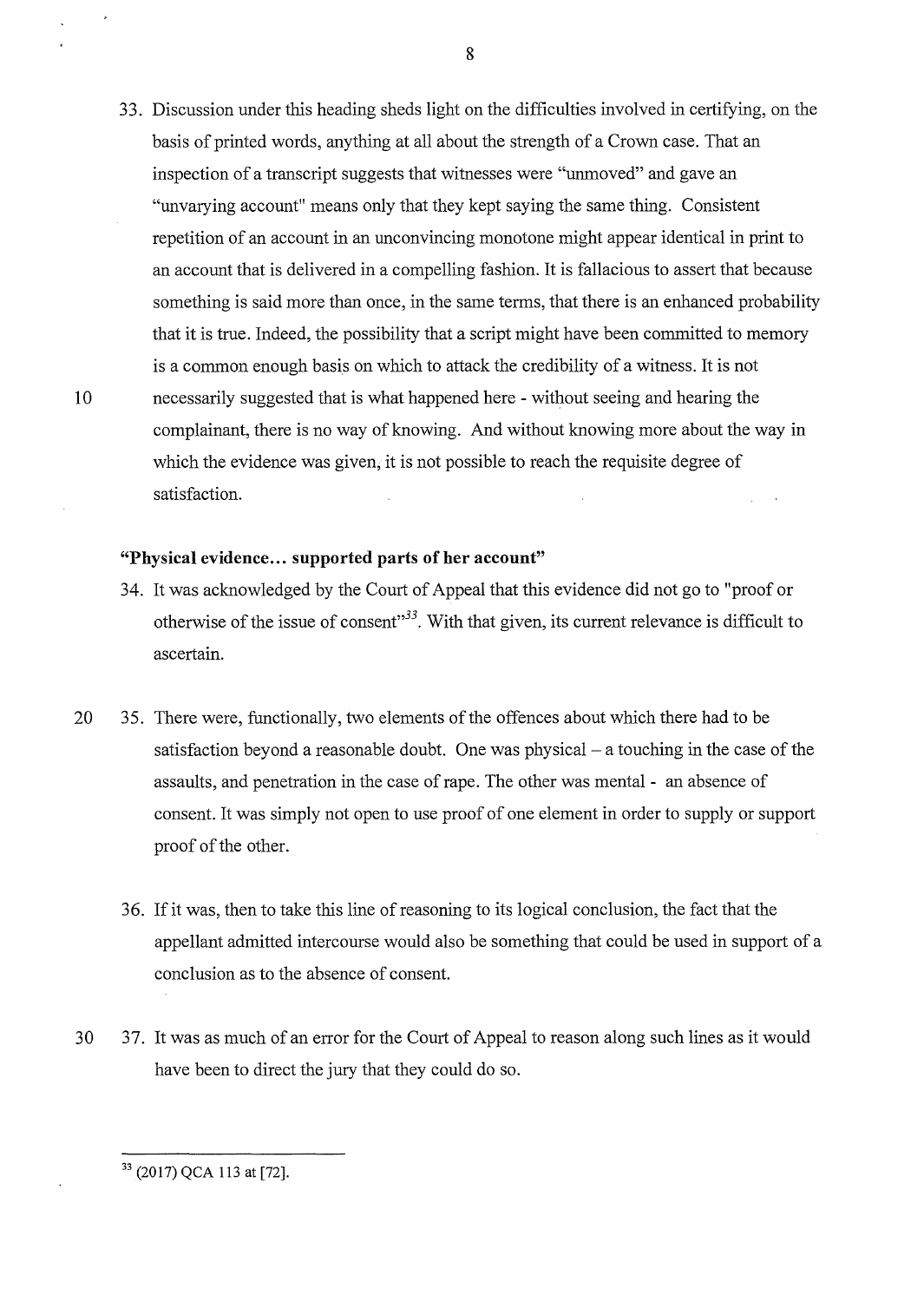#### "Preliminary complaints were made not only to Ms M but also to Ms J and Mr H"

- 38. Preliminary complaint evidence was relevant to an assessment of the complainant's credibility. For the reasons identified above, no such assessment can meaningfully be made on the face of the transcript.
- 39. In any case, and irrespective of how many preliminary complaints were made, the significance of preliminary complaint evidence depended entirely upon the effect of Ms M's evidence. This in turn depended on an assessment of Ms M as a witness, so the same "natural limitations"<sup>34</sup> restricted an appellate court from making any such findings -10 indeed, the Court of Appeal did not attempt one.

### "... Ms M's evidence (was) not put to the complainant"

- 40. It is said that, in the absence of such a challenge, "the proposition that the jury were deprived of the chance to take into account what was earlier said by Ms M when assessing the complainant's credit is considerably weakened."<sup>35</sup>
- 41. It was the proposition that the jury were deprived of that chance that was the basis for the appeal. It was the same proposition that led the Court to conclude that here had been a misdirection<sup>36</sup>. For reasons discussed below, nothing done by counsel could have 20 weakened that proposition -but even if it did, the appellant still succeeded on that point.
	- 42. It is difficult then to understand what relevance this could have to the application of the proviso, which only arises for consideration because there was a misdirection.
	- 43. And whilst it is true that Ms M's evidence was not put by defence counsel to the complainant, counsel could not have been under any obligation to do so. The inconsistency was not part of his instructions. No considerations of the kind discussed in *Browne v Dunn*<sup>37</sup> arose.

<sup>&</sup>lt;sup>34</sup> *Fox v Percy* [2003] 214 CLR 118, 125 at [23].<br><sup>35</sup> (2017) QCA 113 at [73].<br><sup>36</sup> (2017) QCA 113 at [68]-[69].<br><sup>37</sup> *Browne v Dunn* (1893) 6 R 67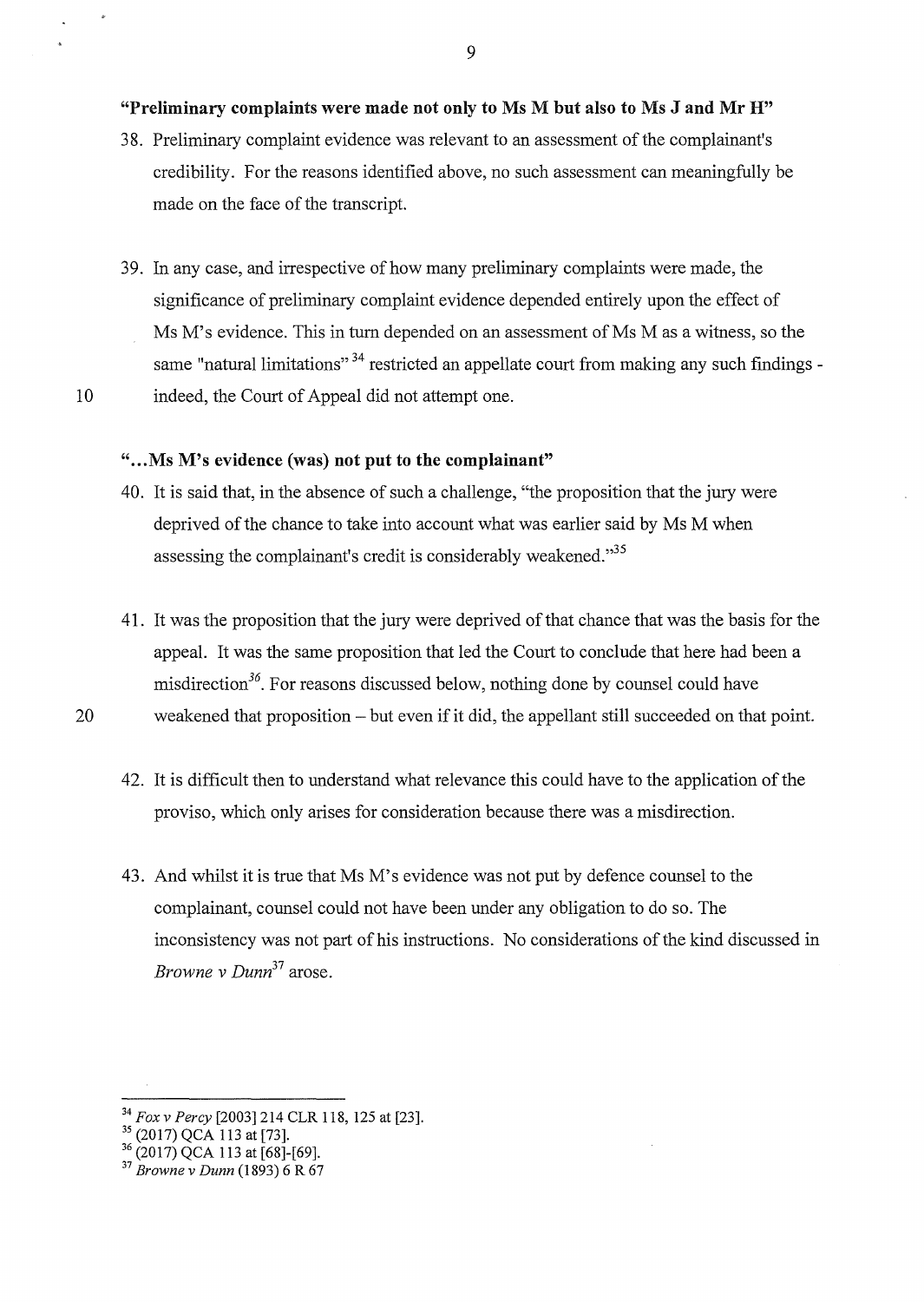- 44. The relevant evidence was part of the transcript from the committal proceedings, so the Crown must have known about it and no questions of notice could arise.
- 45. The evidence is properly characterised as an internal inconsistency within the Crown case, and as such defence counsel was free to treat it as he liked. He might have raised it with the complainant, and met with a predictable response. Or, for sound forensic reason, he could have preferred to allow the evidence to emerge when it did.
- 46. But for all the discussion points that counsel's decision might provide, there is nothing 10 about it that could enhance the status of the complainant's evidence, nor affect the way in which the Court of Appeal should have gone about the task of assessing it.

#### **Conclusion**

47. Elementary requirements of procedural fairness were breached by the Court of Appeal. It was not open for it to apply the proviso without notice  $-$  at the very least, the appeal must be allowed and the judgment of the Court of Appeal set aside. For the reasons identified, this was the type of case in which the proviso cannot be applied. A retrial should be ordered.

#### 20 **PartVII:**

48. The applicable statutory provisions are attached in Annexure A.

#### **Part VIII:**

49. The proposed orders are:

- (a) the appeal is allowed.
- (b) the order of the Court of Appeal of the Supreme Court of Queensland dated 2 June 2017 is set aside and the following order is made in its place:
	- (i) the appeal is allowed;
	- (ii) the appellant's conviction is quashed;
- 30 (iii) the matter is remitted to the District Court of Queensland for retrial;
	- (c) in the alternative to orders  $(b)(ii)$  and  $(iii)$ , the matter is remitted to the Court of Appeal of the Supreme Court of Queensland for rehearing in relation to the application of the proviso.